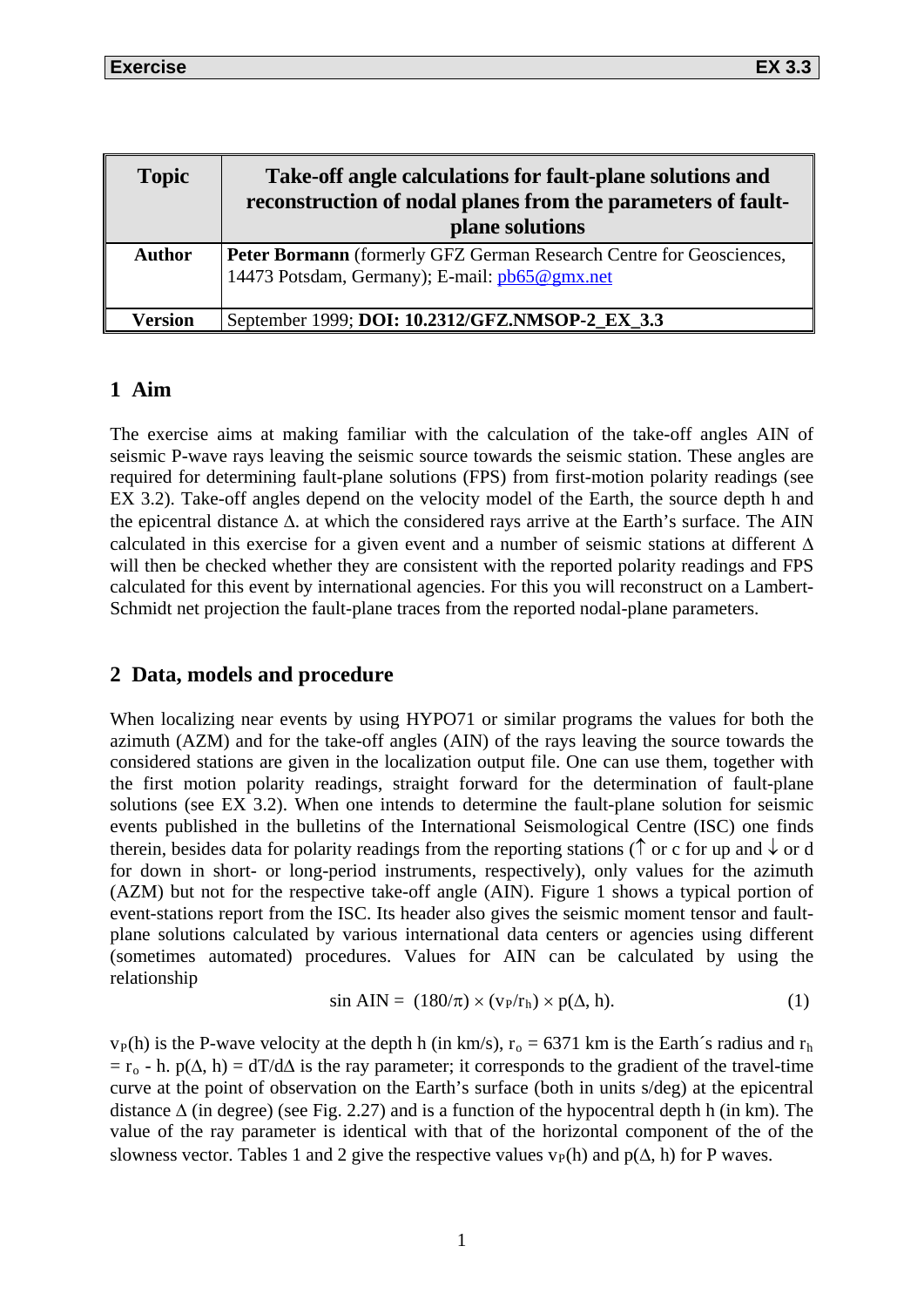| $h$ (km) | $v_P$ (km/s) | $h$ (km) | $v_P$ (km/s) | $h$ (km) | $v_P$ (km/s) |
|----------|--------------|----------|--------------|----------|--------------|
| $\theta$ | 5.8000       | 120      | 8.0500       | 471      | 9.5650       |
| 20       | 5.8000       | 171      | 8.1917       | 571      | 9.9010       |
| 20       | 6.5000       | 210      | 8.3000       | 660      | 10.2000      |
| 35       | 6.5000       | 271      | 8.5227       | 660      | 10.7900      |
| 35       | 8.0400       | 371      | 8.8877       | 671      | 10.8192      |
| 71       | 8.0442       | 410      | 9.0300       | 760      | 11.0558      |
| 120      | 8.0500       | 410      | 9.3600       |          |              |

**Table 1** v<sub>P</sub>(h) according to the IASPEI91 velocity model (Kennett, 1991).

**Table 2** Ray parameter  $p = dT/d\Delta$  (= horizontal slowness component) of Pn, P and PKP<sub>df</sub> first arrivals at the Earth´s surface as a function of hypocentral depth h according to IASPEI 1991 Seismological Tables (Kennett, 1991)

|              |                         |            | $p$ (in s/deg) |              |              |
|--------------|-------------------------|------------|----------------|--------------|--------------|
| <b>Phase</b> | $\Delta$ (in deg)       | $h = 0$ km | $h = 100$ km   | $h = 300$ km | $h = 600$ km |
|              |                         |            |                |              |              |
| Pn $(P)$     | $\overline{\mathbf{c}}$ | 13.75      | 12.90          | 7.91         | 4.01         |
|              | $\overline{4}$          | 13.75      | 13.49          | 10.96        | 6.91         |
|              | 6                       | 13.74      | 13.58          | 11.95        | 8.60         |
|              | 8                       | 13.72      | 13.60          | 12.25        | 9.48         |
|              | 10                      | 13.70      | 13.59          | 12.26        | 9.90         |
|              | 12                      | 13.67      | 13.29          | 12.12        | 10.05        |
|              | 14                      | 13.64      | 12.91          | 11.03        | 10.06        |
|              | 16                      | 12.92      | 12.43          | 10.91        | 9.17         |
|              | 18                      | 12.33      | 10.97          | 10.73        | 9.10         |
| $\, {\bf P}$ | 20                      | 10.90      | 10.81          | 10.50        | 9.02         |
|              | 22                      | 10.70      | 10.58          | 9.12         | 8.90         |
|              | 24                      | 9.14       | 9.11           | 9.03         | 8.83         |
|              | 26                      | 9.06       | 9.02           | 8.91         | 8.76         |
|              | 28                      | 8.93       | 8.90           | 8.83         | 8.66         |
|              | 30                      | 8.85       | 8.82           | 8.75         | 8.56         |
|              | 32                      | 8.77       | 8.74           | 8.65         | 8.45         |
|              | 34                      | 8.67       | 8.64           | 8.54         | 8.33         |
|              | 36                      | 8.56       | 8.52           | 8.42         | 8.21         |
|              | 38                      | 8.44       | 8.40           | 8.29         | 8.08         |
|              | 40                      | 8.30       | 8.26           | 8.16         | 7.95         |
|              | 42                      | 8.17       | 8.13           | 8.03         | 7.82         |
|              | 44                      | 8.03       | 7.99           | 7.89         | 7.69         |
|              | 46                      | 7.89       | 7.85           | 7.75         | 7.56         |
|              | 48                      | 7.55       | 7.71           | 7.61         | 7.42         |
|              | 50                      | 7.60       | 7.56           | 7.47         | 7.29         |
|              | 52                      | 7.46       | 7.42           | 7.33         | 7.15         |
|              | 54                      | 7.31       | 7.28           | 7.19         | 7.02         |
|              | 56                      | 7.17       | 7.13           | 7.05         | 6.88         |
|              | 58                      | 7.02       | 6.99           | 6.90         | 6.74         |
|              | 60                      | 6.88       | 6.84           | 6.76         | 6.61         |
|              | 62                      | 6.73       | 6.70           | 6.62         | 6.47         |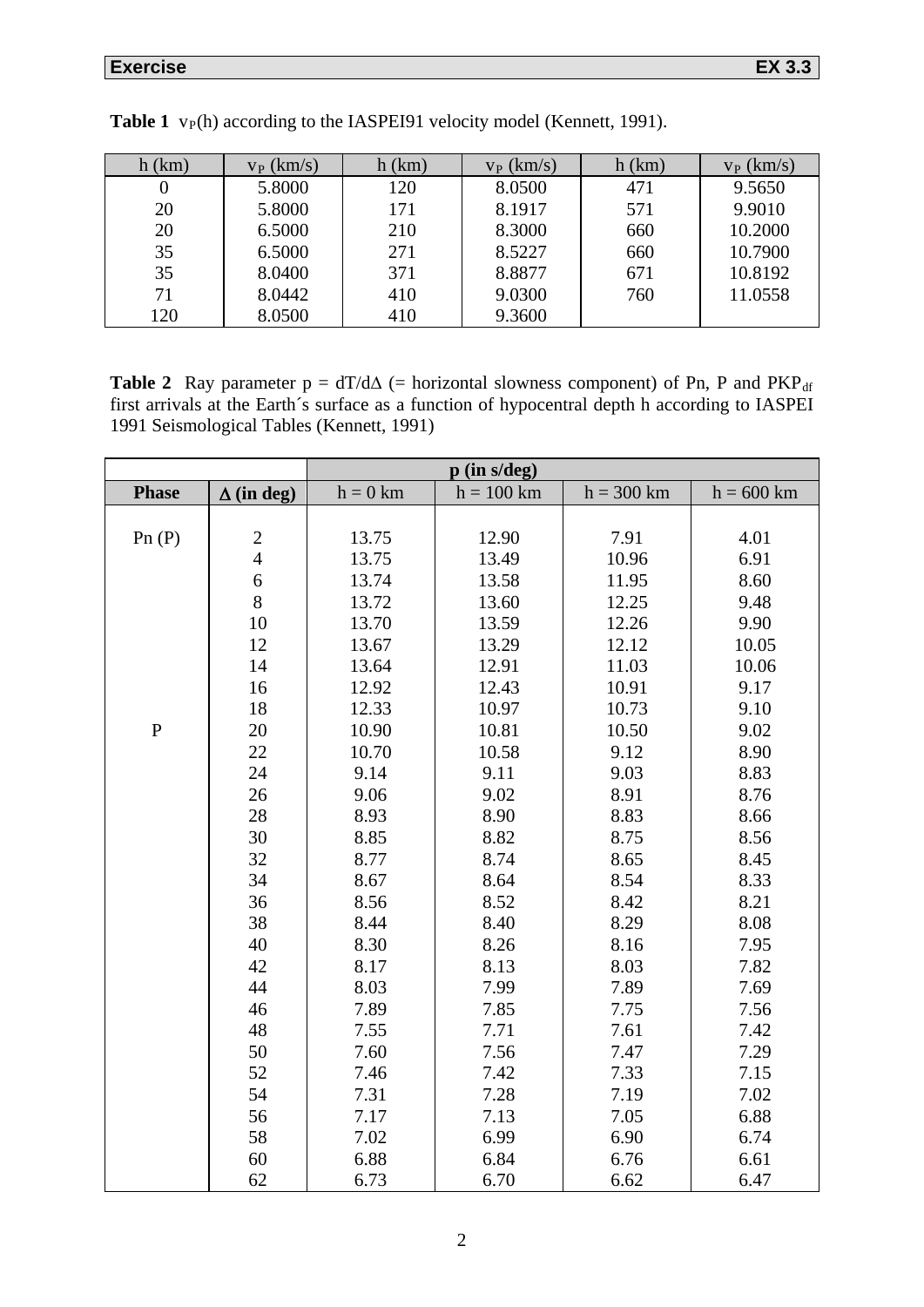# **Exercise EX 3.3**

## **Table 2: cont.**

|              |                   | $p$ (in s/deg) |              |              |              |  |
|--------------|-------------------|----------------|--------------|--------------|--------------|--|
| <b>Phase</b> | $\Delta$ (in deg) | $h = 0$ km     | $h = 100$ km | $h = 300$ km | $h = 600$ km |  |
| ${\bf P}$    | 64                | 6.59           | 6.55         | 6.48         | 6.33         |  |
|              | 66                | 6.44           | 6.41         | 6.33         | 6.19         |  |
|              | 68                | 6.30           | 6.27         | 6.19         | 6.05         |  |
|              | 70                | 6.15           | 6.12         | 6.05         | 5.91         |  |
|              | 72                | 6.00           | 5.97         | 5.90         | 5.77         |  |
|              | 74                | 5.86           | 5.83         | 5.76         | 5.63         |  |
|              | 76                | 5.71           | 5.68         | 5.61         | 5.49         |  |
|              | 78                | 5.56           | 5.53         | 5.46         | 5.34         |  |
|              | 80                | 5.40           | 5.38         | 5.31         | 5.20         |  |
|              | 82                | 5.25           | 5.22         | 5.16         | 5.04         |  |
|              | 84                | 5.09           | 5.07         | 5.01         | 4.90         |  |
|              | 86                | 4.94           | 4.92         | 4.85         | 4.72         |  |
|              | 88                | 4.74           | 4.72         | 4.69         | 4.65         |  |
|              | 90                | 4.66           | 4.65         | 4.64         | 4.61         |  |
|              | 92                | 4.61           | 4.61         | 4.60         | 4.57         |  |
|              | 94                | 4.58           | 4.57         | 4.55         | 4.51         |  |
|              | 96                | 4.52           | 4.51         | 4.49         | 4.44         |  |
|              | 98                | 4,45           | 4.44         | 4.44         | 4.44         |  |
| $P_{diff}$   | 100-144           | 4.44           | 4.44         | 4.44         | 4.44         |  |
|              |                   |                |              |              |              |  |
| $PKP_{df}$   | 114               | 1.92           | 1.92         | 1.92         | 1.92         |  |
|              | 116-122           | 1.91           | 1.91         | 1.91         | 1.91         |  |
|              | 124-126           | 1.90           | 1.90         | 1.90         | 1.90         |  |
|              | 130               | 1.88           | 1.88         | 1.88         | 1.88         |  |
|              | 136               | 1.84           | 1.84         | 1.84         | 1.83         |  |
|              | 140               | 1.80           | 1.79         | 1.79         | 1.78         |  |
|              | 142               | 1.76           | 1.76         | 1.76         | 1.75         |  |
|              | 144               | 1.73           | (1.72)       | (1.72)       | (1.71)       |  |
|              | 146<br>148        | 1.68           | 1.68         | 1.67         | 1.66         |  |
|              | 150               | 1.63<br>1.57   | 1.62<br>1.56 | 1.62<br>1.55 | 1.60<br>1.54 |  |
|              | 152               | 1.49           | 1.49         | 1.48         | 1.47         |  |
|              | 154               | 1.42           | 1.41         | 1.40         | 1.39         |  |
|              | 156               | 1.33           | 1.33         | 1.32         | 1.30         |  |
|              | 158               | 1.24           | 1.23         | 1.23         | 1.21         |  |
|              | 160               | 1.14           | 1.14         | 1.13         | 1.11         |  |
|              | 162               | 1.04           | 1.03         | 1.03         | 1.01         |  |
|              | 164               | 0.93           | 0.93         | 0.92         | 0.91         |  |
|              | 166               | 0.82           | 0.82         | 0.81         | 0.80         |  |
|              | 168               | 0.71           | 0.70         | 0.70         | 0.69         |  |
|              | 170               | 0.59           | 0.59         | 0.58         | 0.58         |  |
|              | 172               | 0.47           | 0.47         | 0.47         | 0.47         |  |
|              | 174               | 0.36           | 0.36         | 0.35         | 0.35         |  |
|              | 176               | 0.24           | 0.24         | 0.24         | 0.23         |  |
|              | 178               | 0.12           | 0.12         | 0.12         | 0.12         |  |
|              | 180               | 0.00           | 0.00         | 0.00         | 0.00         |  |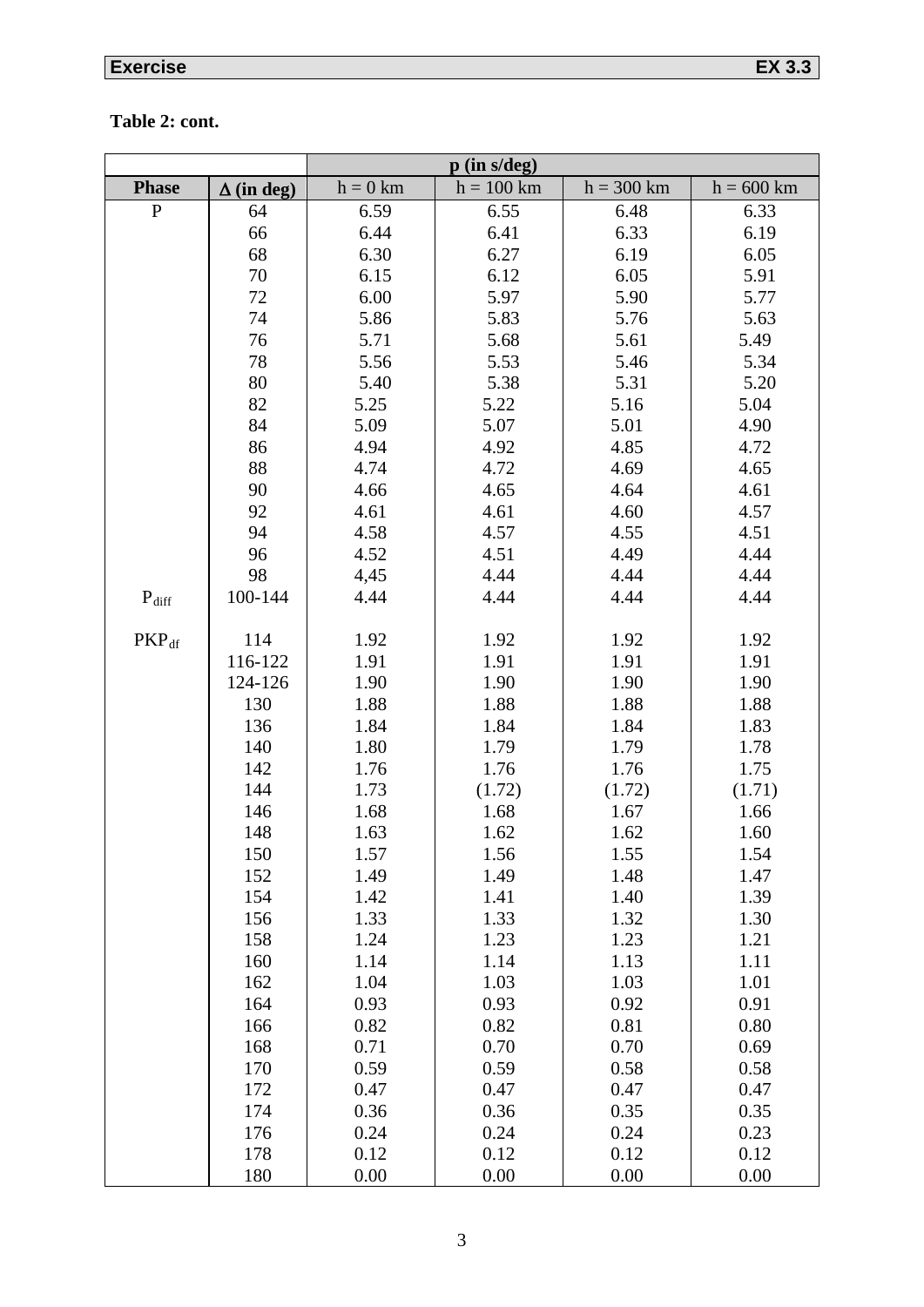| <b>FAI</b> Favara | 2.21                                                                                                              | 213                                                                                                                                                                                             |                                              | 13 24 59.5                                                                                                                                  |                                                                                                                                                                                                                                                                                                                                                                                                                                                                                                                                                                                                                                                                                                                                                                                                                                                                                                                                                                                                                                                                                                                                                                                                                 |                                                                                                                                                                              |
|-------------------|-------------------------------------------------------------------------------------------------------------------|-------------------------------------------------------------------------------------------------------------------------------------------------------------------------------------------------|----------------------------------------------|---------------------------------------------------------------------------------------------------------------------------------------------|-----------------------------------------------------------------------------------------------------------------------------------------------------------------------------------------------------------------------------------------------------------------------------------------------------------------------------------------------------------------------------------------------------------------------------------------------------------------------------------------------------------------------------------------------------------------------------------------------------------------------------------------------------------------------------------------------------------------------------------------------------------------------------------------------------------------------------------------------------------------------------------------------------------------------------------------------------------------------------------------------------------------------------------------------------------------------------------------------------------------------------------------------------------------------------------------------------------------|------------------------------------------------------------------------------------------------------------------------------------------------------------------------------|
|                   |                                                                                                                   |                                                                                                                                                                                                 |                                              |                                                                                                                                             |                                                                                                                                                                                                                                                                                                                                                                                                                                                                                                                                                                                                                                                                                                                                                                                                                                                                                                                                                                                                                                                                                                                                                                                                                 |                                                                                                                                                                              |
|                   | <b>OVO</b> Vesuviano<br>FG4 Candela<br><b>MEU Monte Lauro</b><br><b>PZI</b> Palazzolo<br><b>MSC Monte Massico</b> | $\phi_s 48^\circ$ , $\delta 68^\circ$ , $\lambda$ -60°.<br><i>NP2:</i> $\phi_s 37^\circ$ , $\delta 78^\circ$ , $\lambda$ -60°.<br>1.77<br><b>MCT</b> Mte Cammarata 1.95<br>1.99<br>2.07<br>2.14 | 340<br>219<br>8<br>186<br>186<br>336<br>2.23 | Mb5.7/107, 119C-155D, Southern Italy.<br>$\uparrow$ <sub>i</sub> P<br>P<br>${\bf P}$<br>dP<br>$e{\bf P}$<br>dP<br>$\uparrow$ <sub>i</sub> P | IVEIC MOMENI-tensor southon, $SZJ$ , scale TO TVM, $M_{rr}$ -5.05,<br>$M_{\theta\theta}$ -0.97; $M_{\phi\phi}$ 4.03; $M_{r\theta}$ -2.51; $M_{r\phi}$ -1.95; $M_{\theta\phi}$ 2.71. Depth<br>272km; Principal axes: T 6.09, Plg17°, Azm117°; N -136,<br>Plg27°, Azm216°; P -4.73, Plg57°, Azm358°; Best double<br>couple: $M_o 5.4x10^{17} Nm$ ; NP1: $\phi_s 172^\circ$ , $\delta 36^\circ$ , $\lambda$ -140°. NP2:<br>HRVD $05d 13h 24m 15s$ .7±0°.2, 39°.10N±°.02x15°.39E±°.02,<br>$h295^{km} \pm 8^{km}$ , Centroid moment-tensor solution. Data used:<br>GDSN; LP body waves: $s50$ , $c^{**}$ ; Half duration: $I^s.9$ .<br>Moment tensor: Scale $10^{17}$ Nm; $M_{rr}$ -2.17 $\pm$ .06;<br>$M_{\theta\phi}0.01\pm 09$ . Principal Axes: T 5.83, Plg27°, Azm103°;<br>N 0.32, Plg30°, Azm210°; P -6.15, Plg48°, Azm339°. Best<br>Double couple: $M_o 6.0x 10^{17} Nm$ , NP1: $\phi_s 146^\circ$ , $\delta 33^\circ$ , $\lambda$ -157°.<br>ISC $05^{d}13^{h}24^{m}11^{s}4\pm0^{s}13$ , $39.16\pm0^{s}16\times15^{o}18E\pm0014$ ,<br>$h290^{km} \pm 1.3^{km}$ , $(h286km \pm 2.7^{km}$ ; pP-P), n757, $\sigma1^s.04/729$ ,<br>13 24 57.2<br>13 24 57.7<br>13 24 58.2<br>13 24 56.8<br>13 24 57<br>13 25 01.1 | $M_{\theta\theta}$ -1.97±10; $M_{\phi\phi}$ 4.14±.09; $M_{r\theta}$ -3.51±.09; $M_{r\phi}$ --3.29±.09;<br>$+1.5$<br>$+0.6$<br>$+0.9$<br>$-1.3$<br>$-1.7$<br>$+0.1$<br>$+1.6$ |

*NEIC Moment-tensor solution: s23, scale 1017 Nm; Mrr-3.05;*

**Figure 1** Typical section of an ISC bulletin (left) with NEIC (National Earthquake Information Center) and Harvard University (HRVD) moment-tensor fault-plane solutions (right) for the Italy deep earthquake (h = 286 km) of Jan. 05, 1994. Columns 3 to 5 of the bulletin give the following data: 3 - epicentral distance in degrees, 4 - azimuth AZM in degrees, 5 - phase code and polarity.

**SGG Gregorio Matese 2.30 345** ↑*i***P 13 25 01.9 +1.8**

Table 3 gives respective selected data from the ISC bulletin for five seismic stations at different epicentral distances (∆) and azimuth (AZM) for the Italy earthquake shown in Figure 1. The polarity readings correspond to the first P ( $\Delta$  < 100 °) or PKP ( $\Delta$  > 110 °) onsets.

| <b>STA</b> |                | <b>AZM</b>     | <b>POL</b> | $v_P(h)$ | $v_P/r_h$        | $p(\Delta,h)$    | <b>AIN</b>     | <b>AZMc</b>    | <b>AINc</b>    |
|------------|----------------|----------------|------------|----------|------------------|------------------|----------------|----------------|----------------|
|            | $(\text{deg})$ | $(\text{deg})$ |            | km/s     | $({\rm s}^{-1})$ | $(s/\text{deg})$ | $(\text{deg})$ | $(\text{deg})$ | $(\text{deg})$ |
| SGG        | 2.30           | 345            | $^{+}$     |          |                  |                  |                |                |                |
| <b>KHC</b> | 10.03          | 354            |            |          |                  |                  |                |                |                |
| <b>BTH</b> | 12.25          | 294            | $^{+}$     |          |                  |                  |                |                |                |
| <b>ZAK</b> | 60.02          | 48             | -          |          |                  |                  |                |                |                |
| PAE        | 154.8          | 324            |            |          |                  |                  |                |                |                |

**Table 3**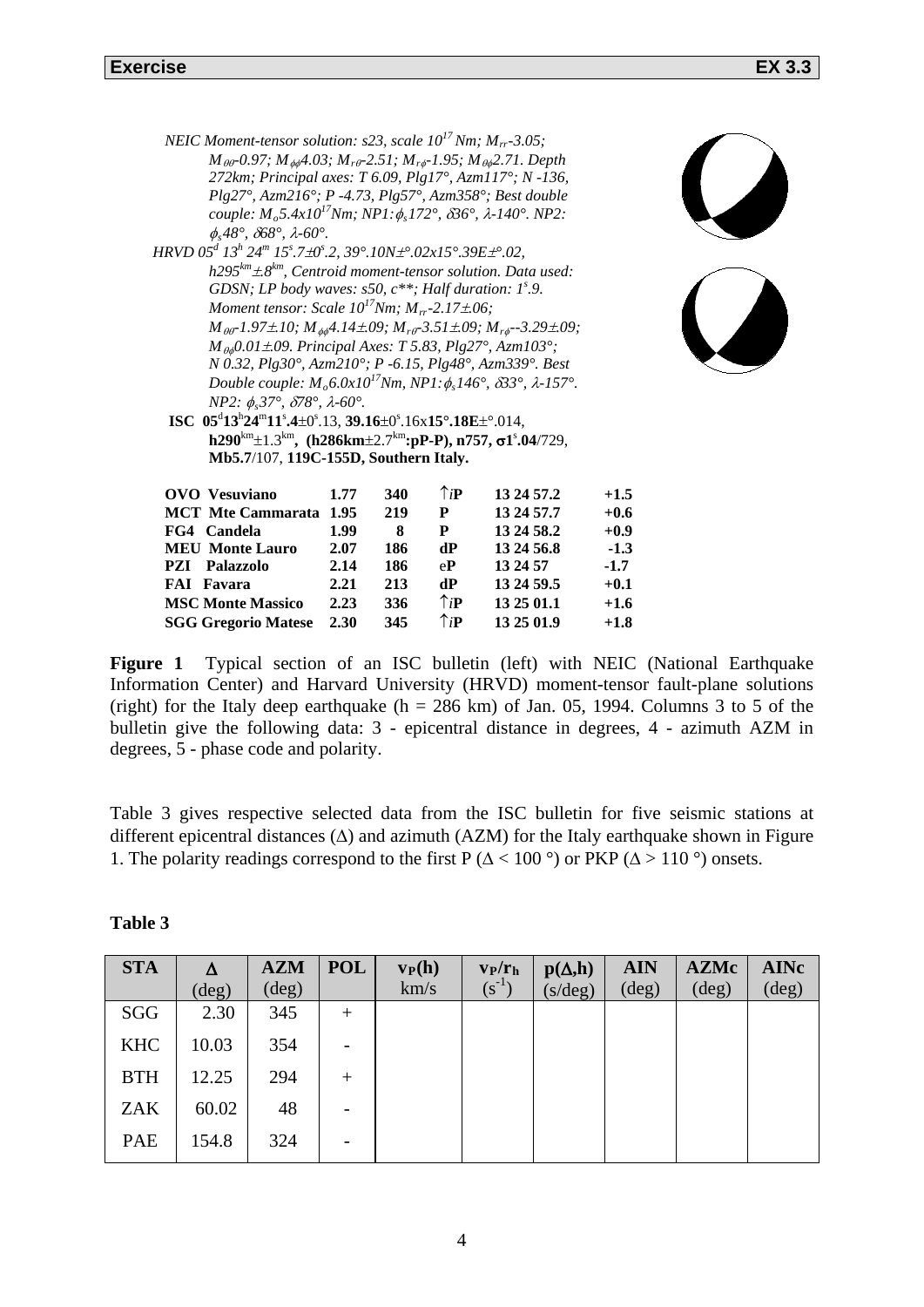## **3 Tasks**

## **Task 1:**

For the data given in Table 3, calculate the missing values in the blank columns for  $v_P(h)$ ,  $v<sub>P</sub>/r<sub>h</sub>$ ,  $p(\Delta, h)$  and AIN using Table 1 and 2 and assuming an approximate focal depth for the recorded event of  $h = 300$  km. Interpolate linearly as a first approximation.

## **Task 2:**

Decide whether your ray has left the upper or lower half of the focal sphere and whether or not you need to calculate AINc and/or AZMc according to Figs. 3.28 and 3.29 in Chapter 3. Complete Table 3 accordingly.

### **Task 3:**

Use the values given in Figure 1 for  $\phi$  and  $\delta$  for the nodal planes NP1 and NP2 of the NEIC fault-plane solution. Reconstruct both nodal (fault) planes using the *Lambert-Schmidt net* (Fig. 3.27b) by applying the procedure inverse to the one described in the Exercise : Determination of fault-plane solutions (EX 3.2). Compare your nodal-plane pattern with that of the NEIC "beach-ball" solution (Figure 1 upper right).

#### **Task 4:**

Find the corresponding equatorial plane to your NP1 and NP2 and mark the locations of the P and T axes on the focal sphere. Draw the P and T vectors towards and from the center of the net, determine their azimuth (Azm) and plunge (Plg) [equivalent to dip, measured from the horizontal]. Compare your respective values with those given by NEIC in Figure 1.

#### **Task 5:**

Use the values that you calculated for the P-wave take-off angle AINc and ray azimuth AZMc to all 5 stations in Table 3 and mark the point where the ray penetrates the focal sphere and indicate the respective polarity. Check whether they fall into the proper T and P quadrants and whether the short-period polarity readings given in Table 3 are consistent with the faultplane solution published by the NEIC which is based on long-period waveform data.

## **4 Solutions and discussions**

| <b>STA</b> |                | <b>AZM</b>     | <b>POL</b> | $v_P(h)$ | $v_P/r_h$      | $p(\Delta, h)$   | <b>AIN</b>     | <b>AZMc</b>    | <b>AINc</b>    |
|------------|----------------|----------------|------------|----------|----------------|------------------|----------------|----------------|----------------|
|            | $(\text{deg})$ | $(\text{deg})$ |            | km/s     | $(s^{-1})$     | $(s/\text{deg})$ | $(\text{deg})$ | $(\text{deg})$ | $(\text{deg})$ |
| SGG        | 2.30           | 345            | $+$        | 8.6286   | $1.4213\times$ | 8.368            | (137.0)        | 165            | 43.0           |
| <b>KHC</b> | 10.03          | 354            |            |          | $10^{-3}$      | 12.258           | 86.5           |                |                |
| <b>BTH</b> | 12.25          | 294            | $+$        |          |                | 11.984           | 77.4.1         |                |                |
| <b>ZAK</b> | 60.02          | 48             |            |          |                | 6.759            | 33.4           |                |                |
| PAE        | 154.8          | 324            |            |          |                | 1.368            | 6.4            |                |                |

**Table 4** Solutions for **Task 1**.